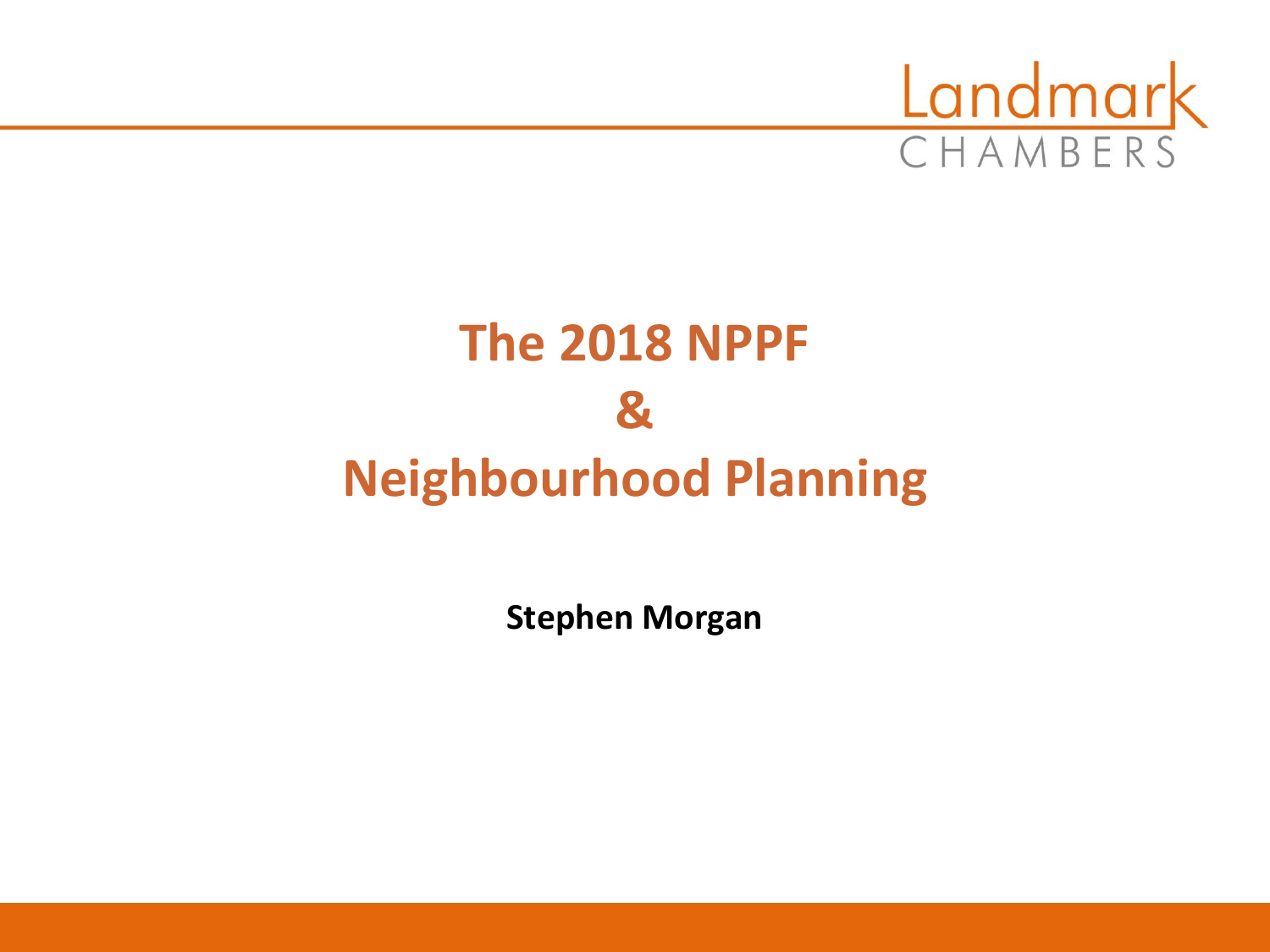- 1. Continuing importance of NPs
- 2. The extending scope of NPs
- 3. NPs and housing delivery
- 4. Why these changes matter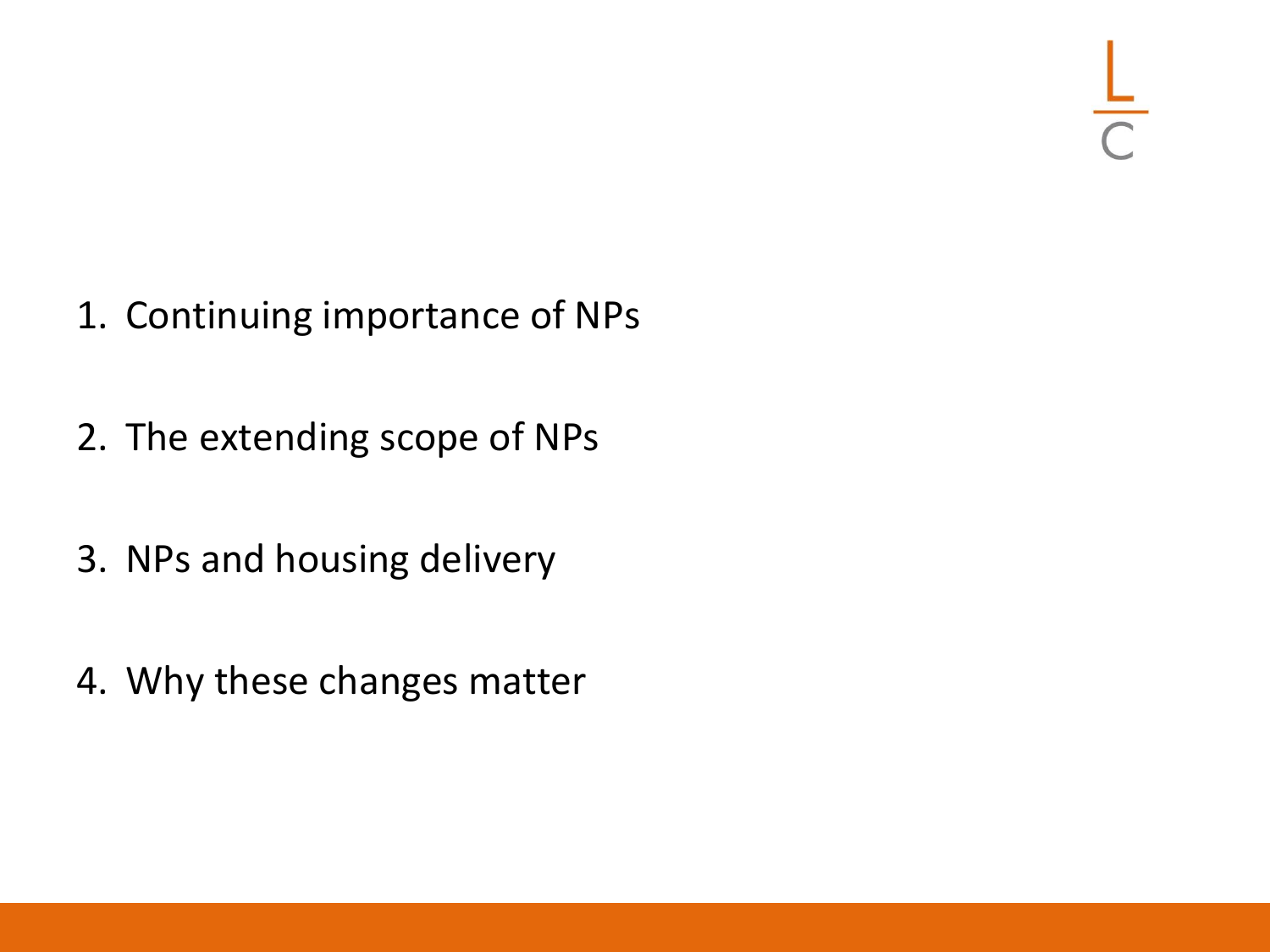# **1. CONTINUING IMPORTANCE OF NDPS**

- The NP regime was introduced by the Localism Act 2011 as an essential element in the reversal of the regional planning regime and top down planning. The **2012 NPPF**, in the Ministerial Forward, encapsulated this:
	- "…….*Yet, in recent years, planning has tended to exclude, rather than to include, people and communities*. *In part, this has been a result of targets being imposed, and decisions taken, by bodies remote from them. Dismantling the unaccountable regional apparatus and introducing neighbourhood planning addresses this".*
- The **Housing White Paper** (e.g. at 1.41) referred to the success of NP in terms of community involvement and boosting housing numbers.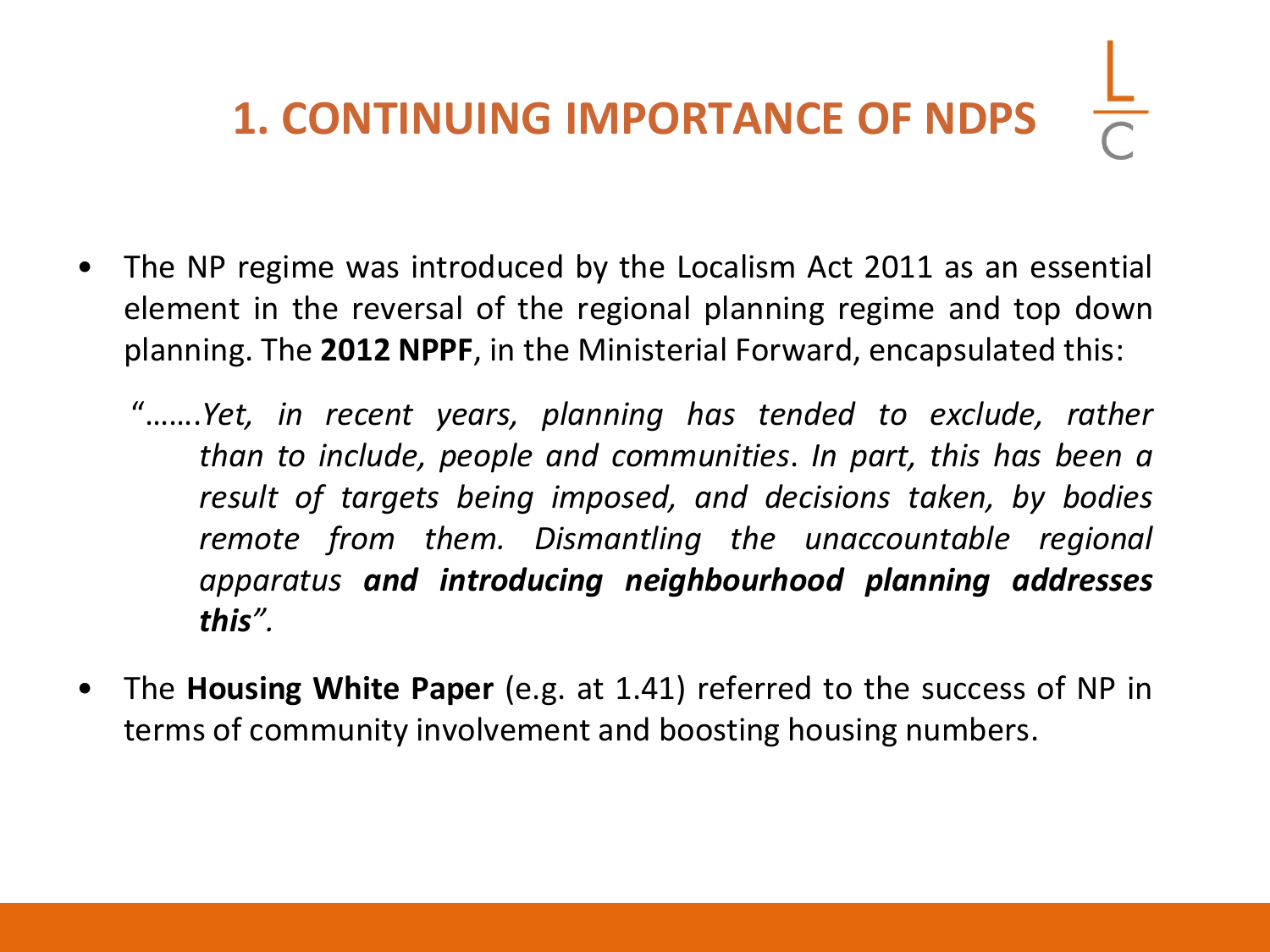# **Delivery of Housing V Wishes of Local Community**

 $\frac{1}{C}$ 

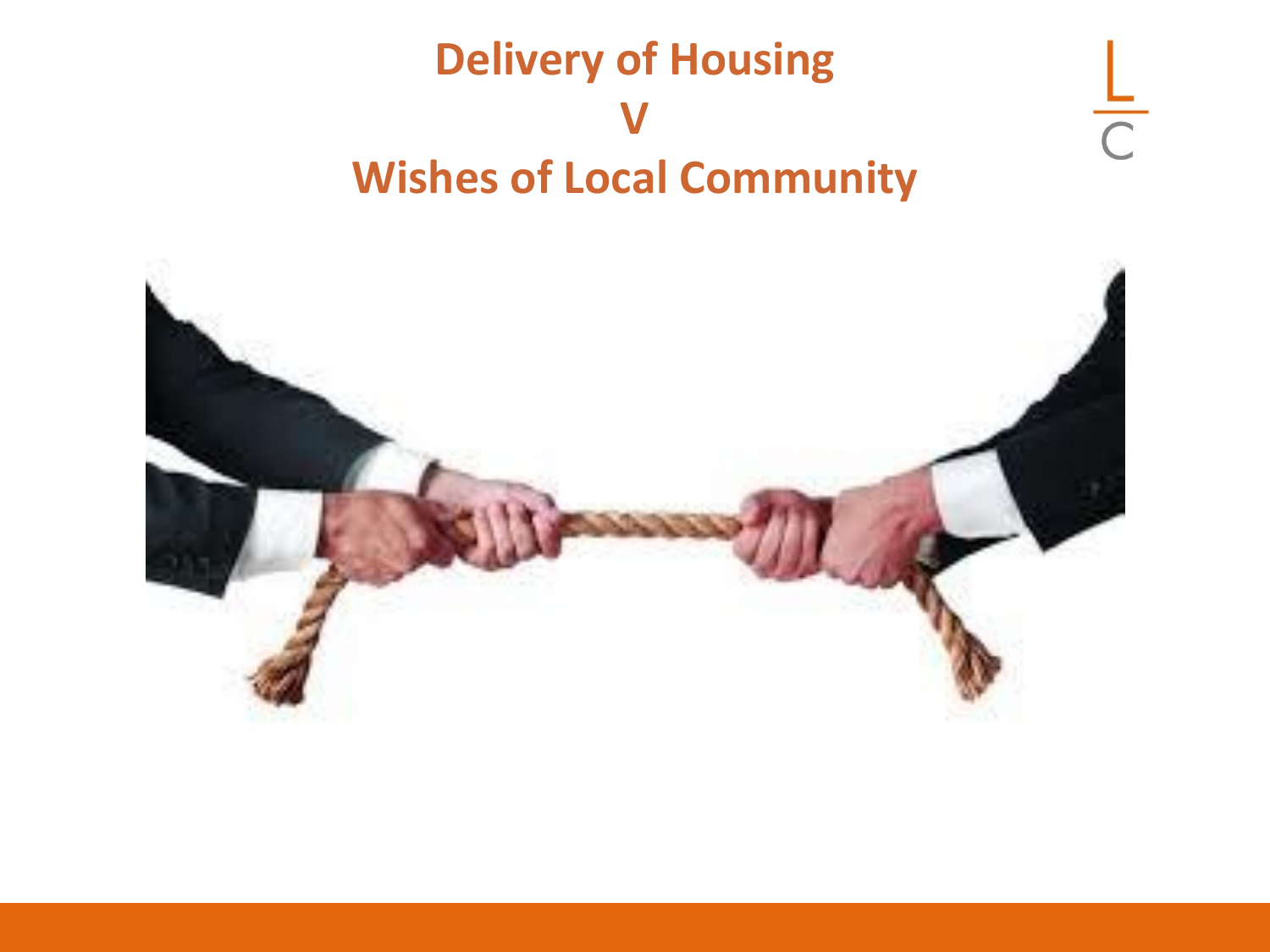# **2. INCREASING SCOPE OF NDPS: GENERAL**

- **Strategic policies** can be contained in:
	- (i) joint or local individual plans [17]; and/or
	- (ii) a spatial development strategy produced by elected Mayor or combine authority (where plan-making powers have been conferred).
- **Non-strategic matters**:

*18. Policies to address non-strategic matters should be included in local plans that contain both strategic and non-strategic policies, and/or in local or neighbourhood plans that contain just non-strategic policies.*

*19. The development plan for an area comprises the combination of strategic and non-strategic policies which are in force at a particular time.*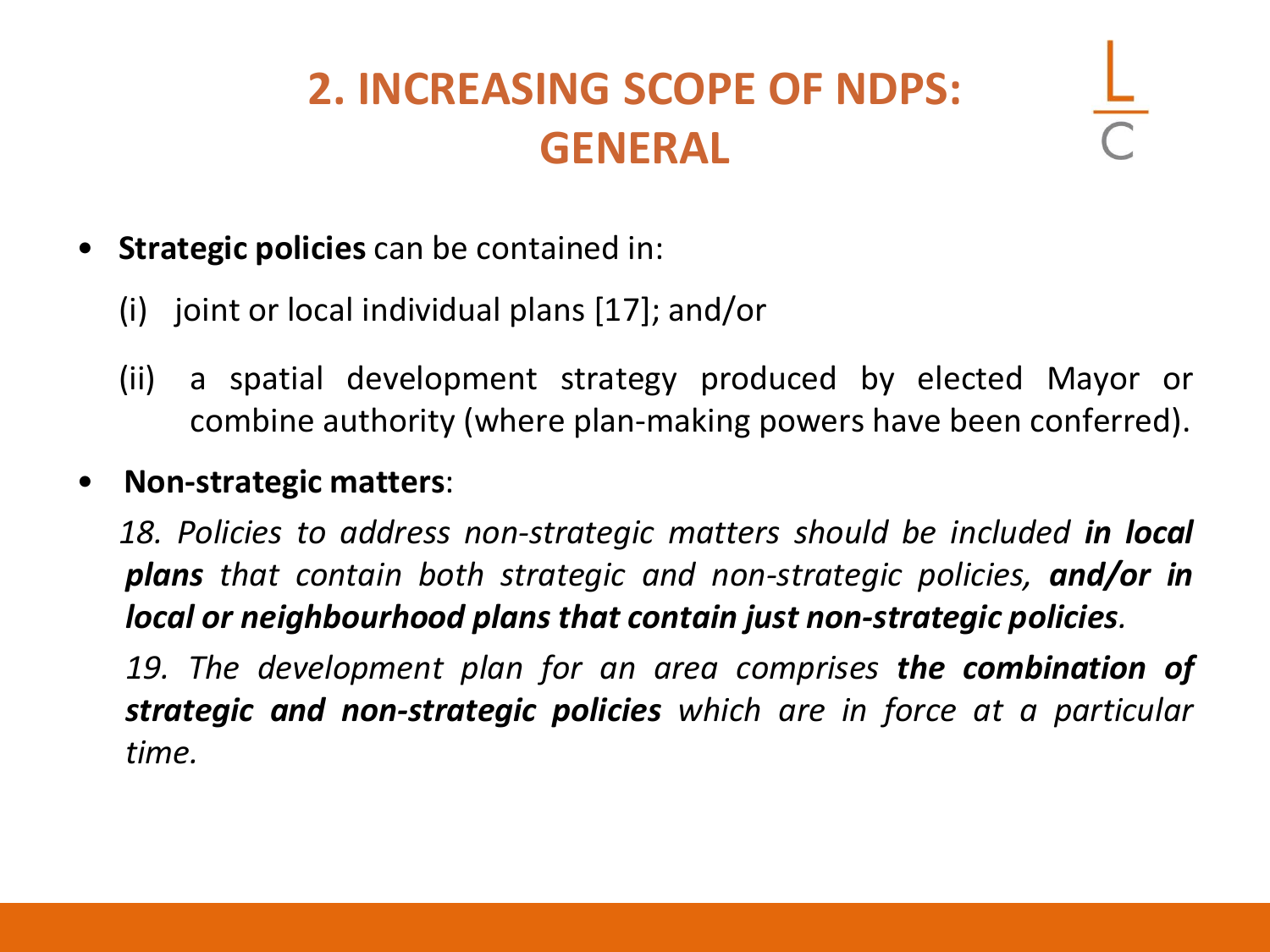# **Limit of strategic policies & Scope of non-strategic policies**

21. *Plans should make explicit which policies are strategic policies. These should be limited to those necessary to address the strategic priorities of the area (and any relevant cross-boundary issues), to provide a clear starting point for any non-strategic policies that are needed. Strategic policies should not extend to detailed matters that are more appropriately dealt with through neighbourhood plans or other non-strategic policies.*

*……………………………………………………..*

*28. Non-strategic policies should be used by local planning authorities and communities to set out more detailed policies for specific areas, neighbourhoods or types of development. This can include allocating sites, the provision of infrastructure and community facilities at a local level, establishing design principles, conserving and enhancing the natural and historic environment and setting out other development management policies.*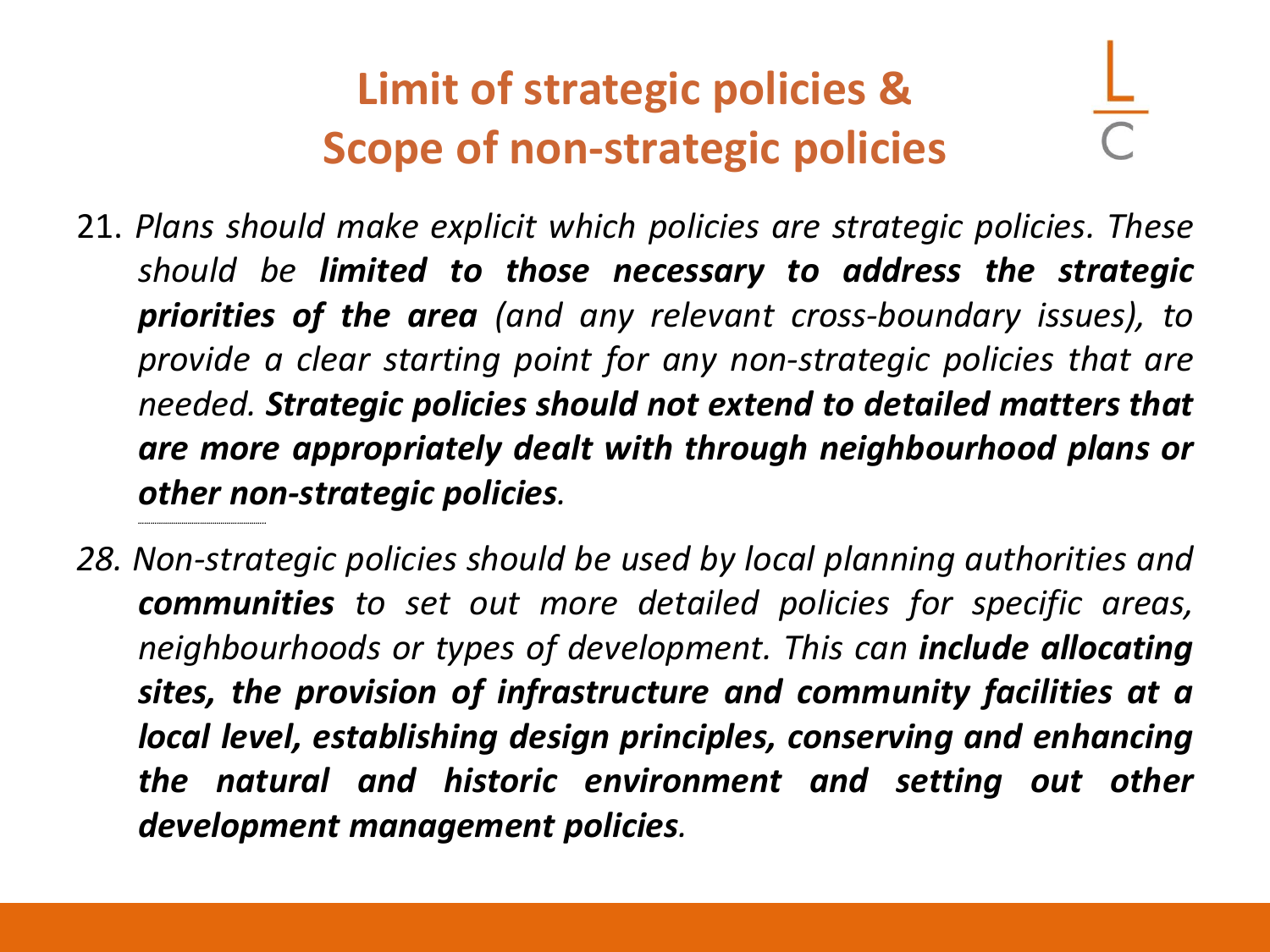- *29. Neighbourhood planning gives communities the power to develop a shared vision for their area. Neighbourhood plans can shape, direct and help to deliver sustainable development, by influencing local planning decisions as part of the statutory development plan. Neighbourhood plans should not promote less development than set out in the strategic policies for the area, or undermine those strategic policies.*
	- (FN16 Neighbourhood plans must be in general conformity with the strategic policies contained in any development plan that covers their area.)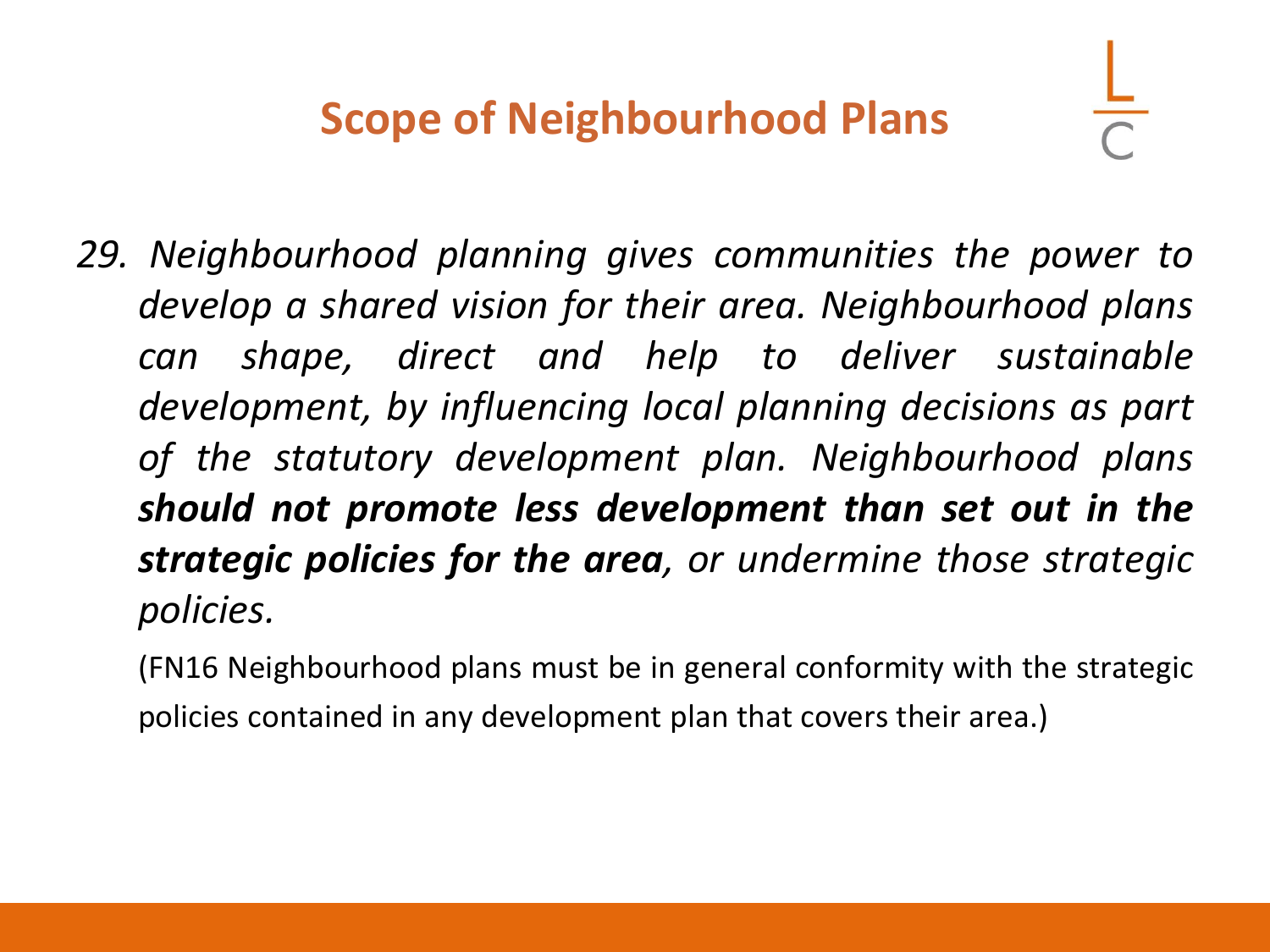### **Annex 2: Glossary**

- *Local plan: A plan for the future development of a local area, drawn up by the local planning authority in consultation with the community. In law this is described as the development plan documents adopted under the Planning and Compulsory Purchase Act 2004. The local plan can consist of either strategic or nonstrategic policies, or a combination of the two.*
- *Non-strategic policies: policies contained in a neighbourhood plan, or those policies in a local plan that are not strategic policies.*
- *Neighbourhood plans: A plan prepared by a parish council or neighbourhood forum for a designated neighbourhood area. In law this is described as a neighbourhood development plan in the Planning and Compulsory Purchase Act 2004*.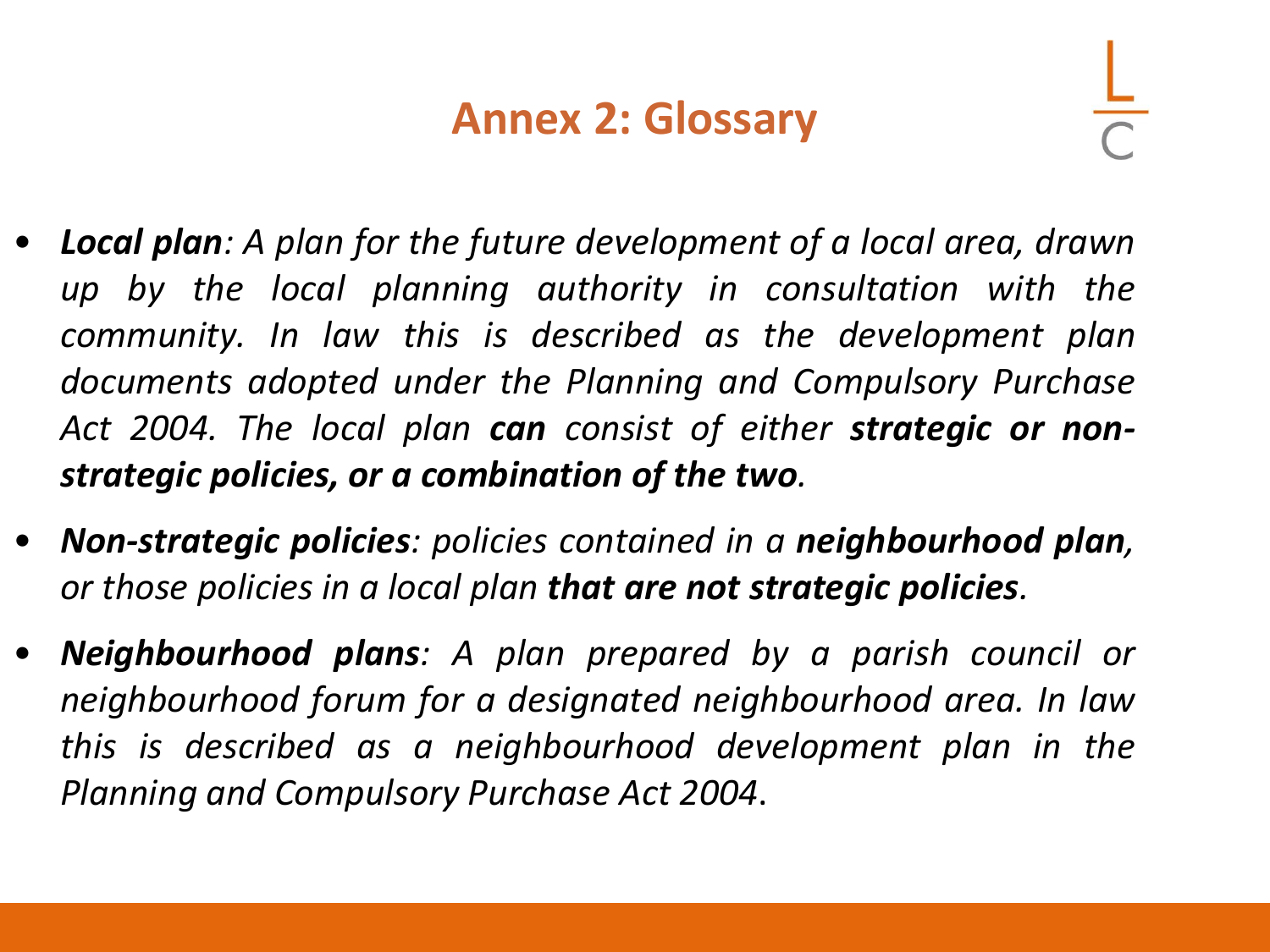### **Which means….**

*30. Once a neighbourhood plan has been brought into force, the policies it contains take precedence over existing non-strategic policies in a local plan covering the neighbourhood area, where they are in conflict; unless they are superseded by strategic or non-strategic policies that are adopted subsequently.*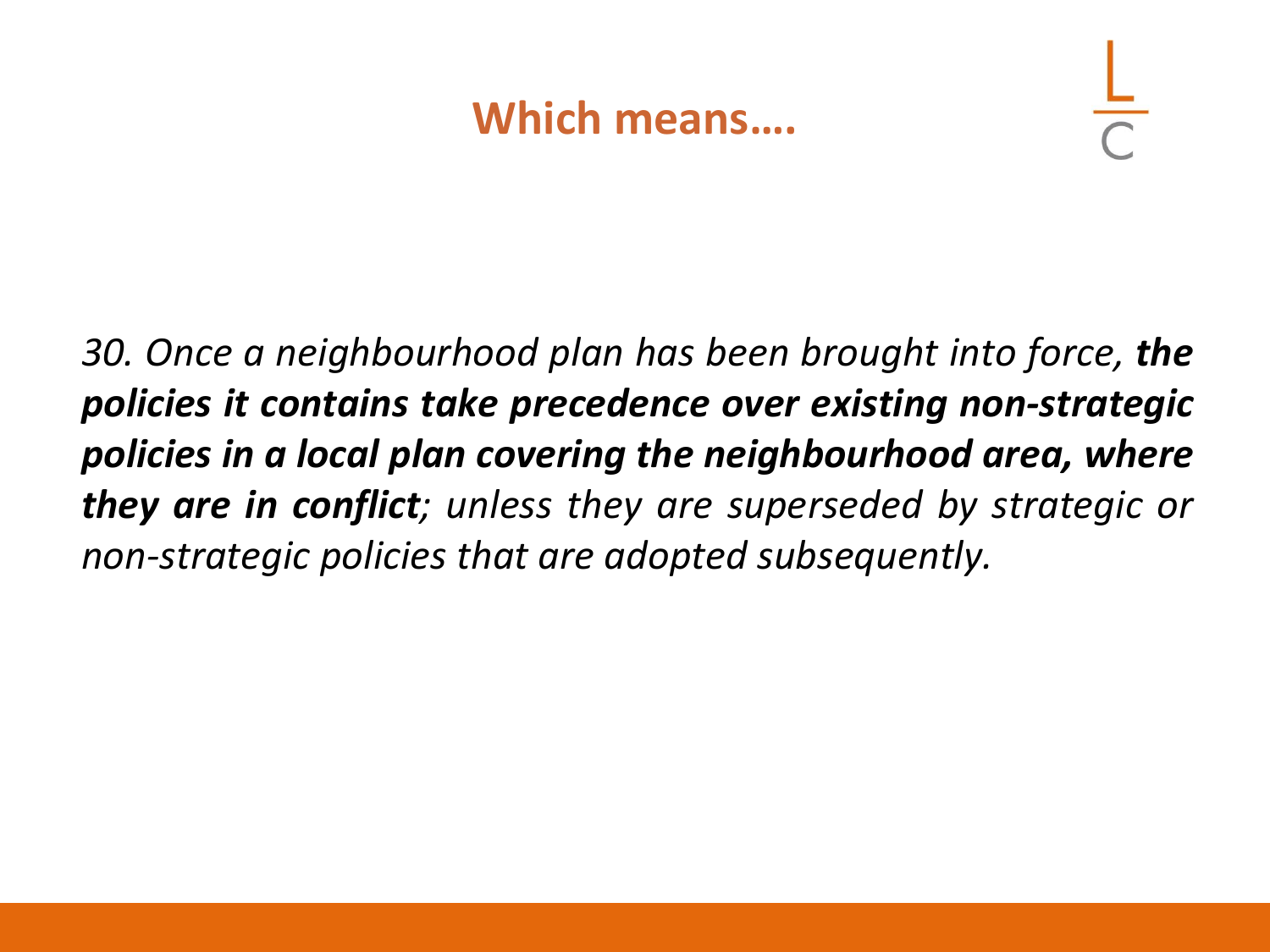# **Specific Topics: Design Policies & Green Belt Boundaries**

#### **ACHIEVING WELL-DESIGNED PLACES**:

*125*. *Plans should, at the most appropriate level, set out a clear design vision and expectations, so that applicants have as much certainty as possible about what is likely to be acceptable. Design policies should be developed with local communities so they reflect local aspirations, and are grounded in an understanding and evaluation of each area's defining characteristics. Neighbourhood plans can play an important role in identifying the special qualities of each area and explaining how this should be reflected in development***.**

#### **GREEN BELT BOUNDARIES:**

*136……Where a need for changes to Green Belt boundaries has been demonstrated through strategic policies, detailed amendments to those boundaries may be made through non-strategic policies, including neighbourhood plans.*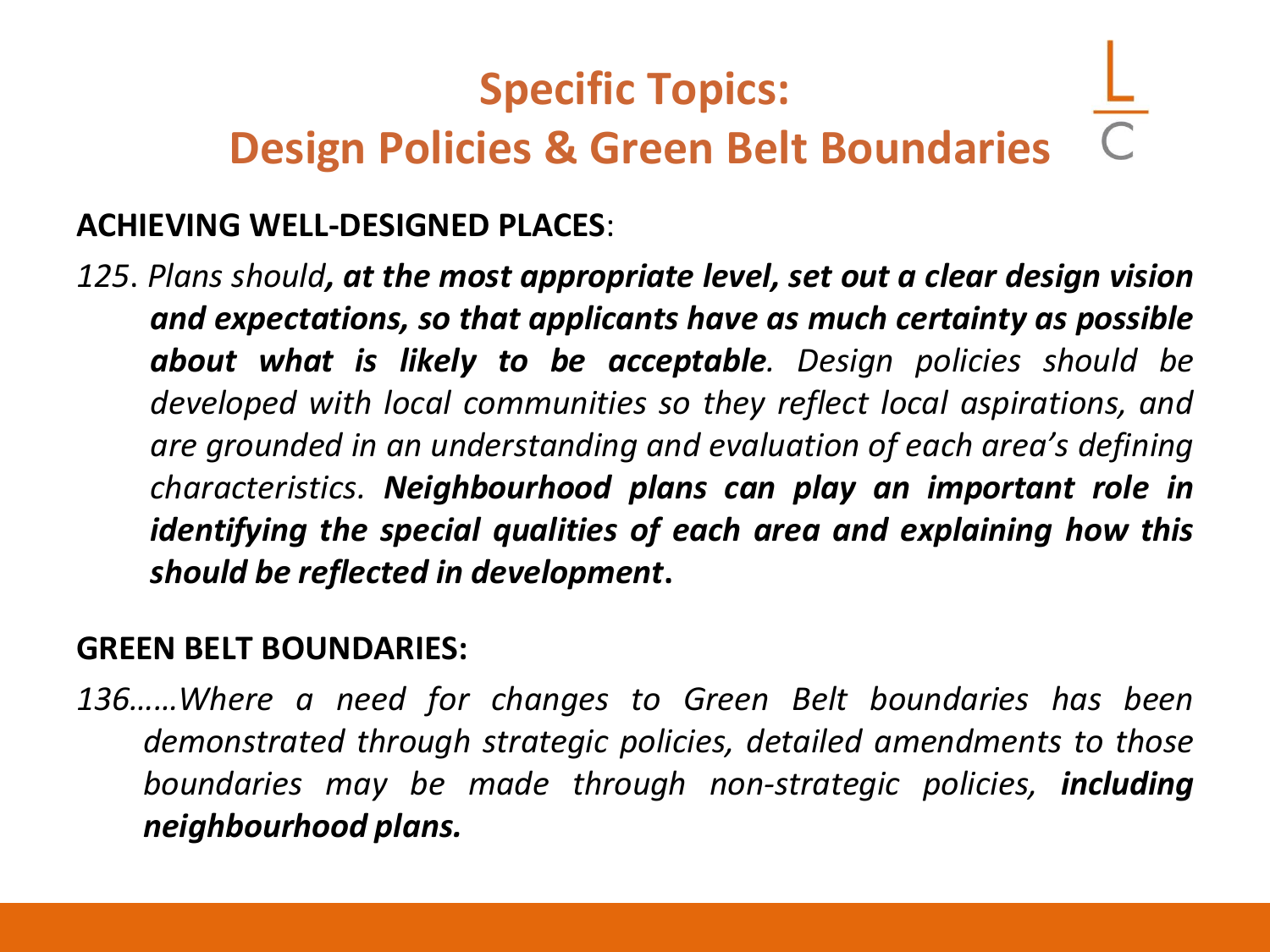### **3. NP & HOUSING DELIVERY**

• Presumption in favour of SD  $-[11] -$  see  $[11](d)$  re. "out of date" >

*14. In situations where the presumption (at paragraph 11d) applies to applications involving the provision of housing, the adverse impact of allowing development that conflicts with the neighbourhood plan is likely to significantly and demonstrably outweigh the benefits, provided all of the following apply:*

*a) the neighbourhood plan became part of the development plan two years or less before the date on which the decision is made;*

*b) the neighbourhood plan contains policies and allocations to meet its identified housing requirement;*

*c) the local planning authority has at least a three year supply of deliverable housing sites (against its five year housing supply requirement, including the appropriate buffer as set out in paragraph 73); and*

*d) the local planning authority's housing delivery was at least 45% of that required over the previous three years.*

This enshrines the approach of the WMS December 2016.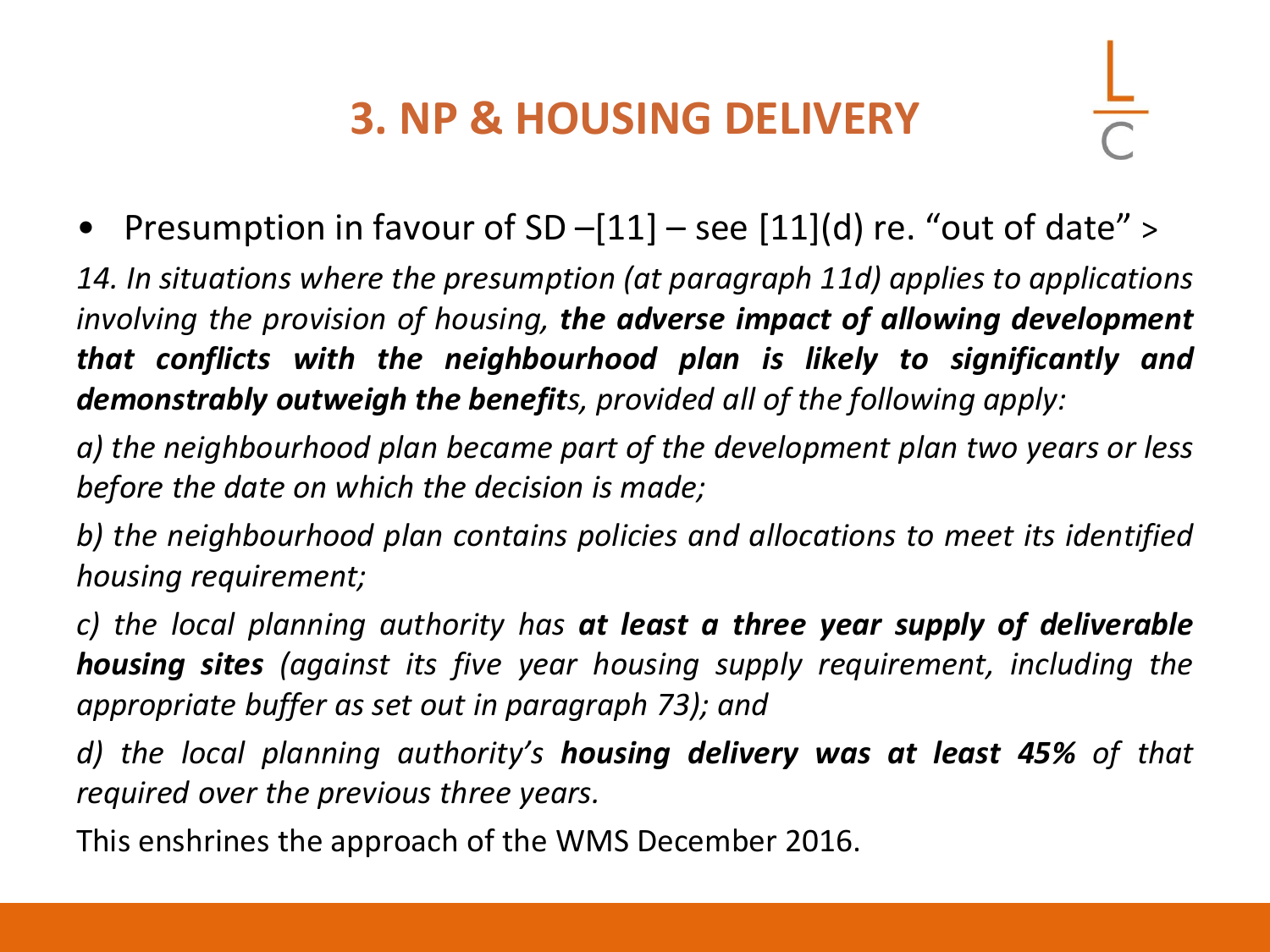### **[11]d) – "out of date" – adverse effects "Would so significantly and demonstrably outweigh the benefits"**



#### **For Local Plan Policies:**

5 years HLS including buffer ([73])

&

Housing delivery less than 75% of the housing requirement over the previous 3 years

#### **For Neighbourhood Plan Policies:**

---------------------

3 years HLS including buffer ([14])

&

Housing delivery less than 45% of the housing requirement over the previous 3 years ([14])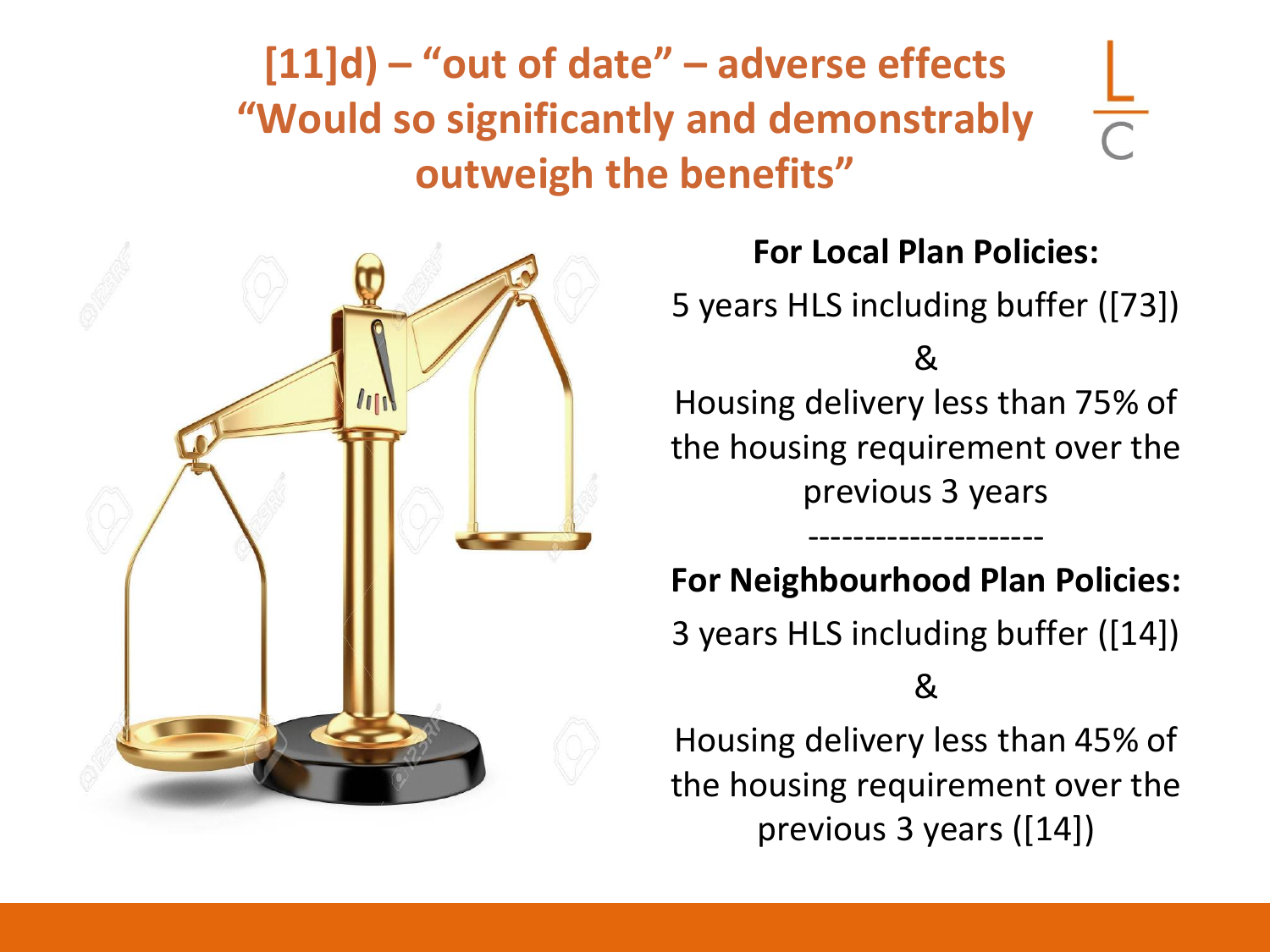*216. For the purpose of paragraph 14:*

- *a) up to and including 11 December 2018, paragraph 14a also includes neighbourhood plans that became part of the development plan more than two years before the date on which the decision is made; and*
- *b) from November 2018 to November 2019, housing delivery should be at least 25% of that required over the previous three years, as measured by the Housing Delivery Test*.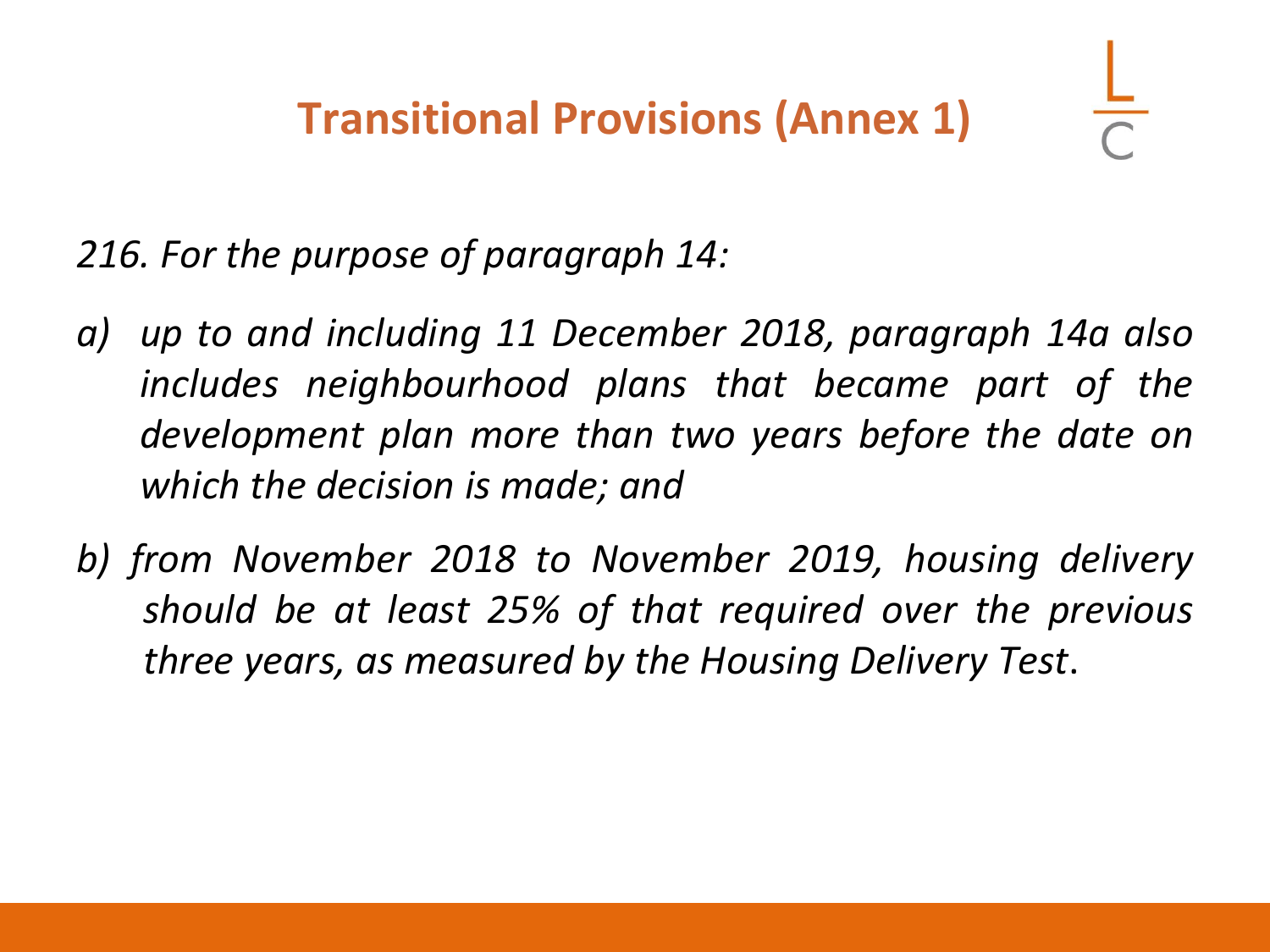# **The Counterbalance? Housing requirement figure**

65. Strategic policy-making authorities should establish a housing requirement figure for their whole area, which shows the extent to which their identified housing need (and any needs that cannot be met within neighbouring areas) can be met over the plan period…………….**strategic policies should also set out a housing requirement for designated neighbourhood** areas which reflects the overall strategy for the pattern and scale of development and any relevant allocations. **Once the strategic policies have been adopted, these figures should not need re-testing at the neighbourhood plan examination, unless there has been a significant change in circumstances that affects the requirement.**

66. Where it is not possible to provide a requirement figure for a neighbourhood area, **the local planning authority should provide an indicative figure, if requested to do so by the neighbourhood planning body**. This figure should take into account factors such as **the latest evidence of local housing need, the population of the neighbourhood area and the most recently available planning strategy of the local planning authority**.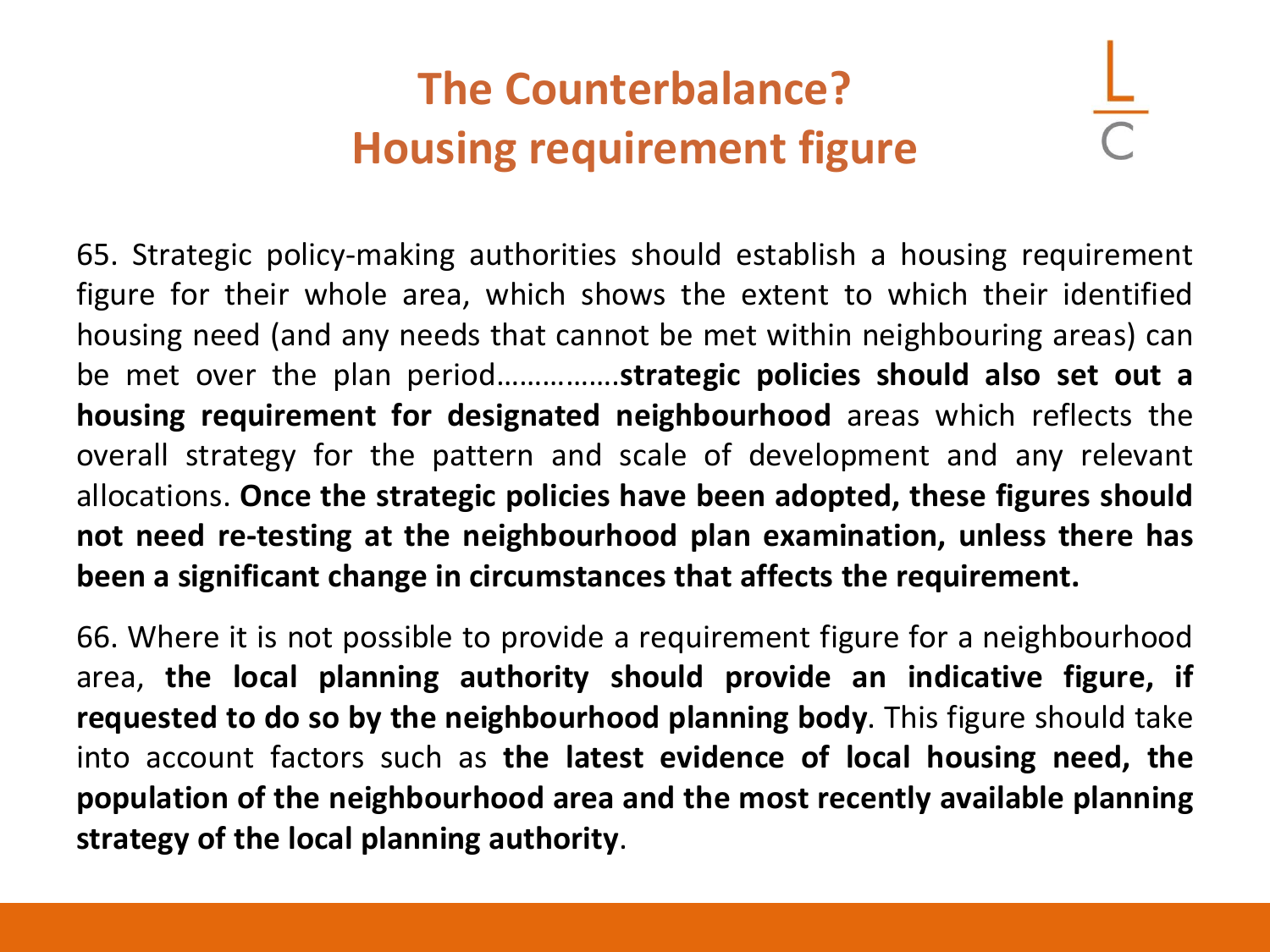### **4. WHY IT MATTERS**

- Importance of NDPs increasing  $-$  housing/design/GB/Local Green Space (2018 NPPF [99])
- Increased emphasis on meeting identified housing needs
- Increased scope for non-strategic policies in NDPs and possibly NDPs mainly or even only
- Is this a move towards Strategic Local Plans and Neighbourhood Plans? In any event need to be aware of increasing role of NDPs
- BUT the tests for and scrutiny of NDPs is even less strict and more flexible than for Local Plans with often significant consequences for development prospects and tension with LPs ( [37])